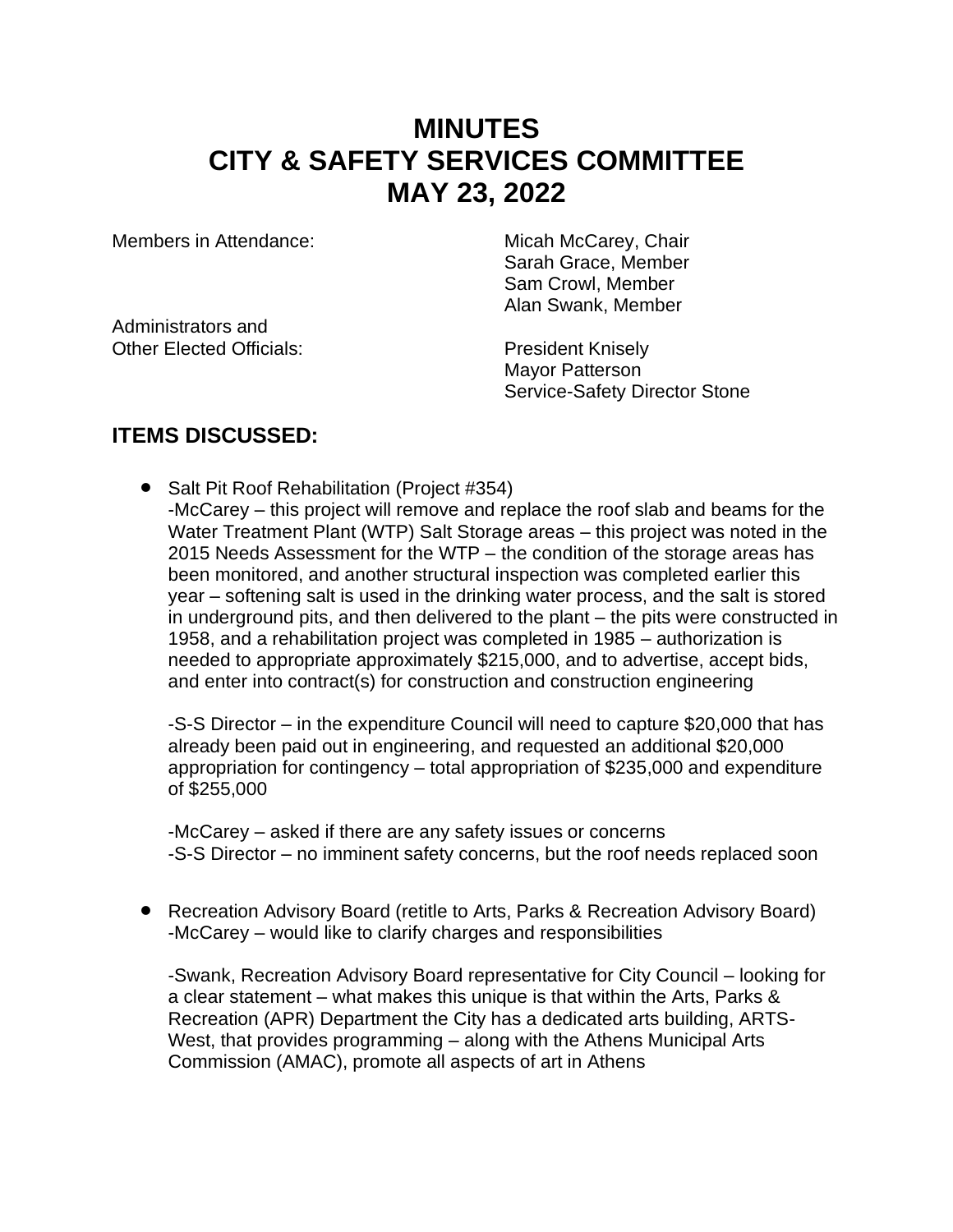-Crowl – questioned whether this request is to change the title, or to change the mission – in the City Code the Board's mission does not refer to the arts -Mayor – summarized the pertinent powers and duties of the Recreation Advisory Board: advise the Administration on matters related to the adoption of programming, policies and procedures for operations, equipment and maintenance of parks, playgrounds, playfields, swimming pools, indoor recreation centers, gymnasiums, for lands or buildings owned by the City not dedicated to public use other than for recreational users – AMAC's powers and duties: study of current status of arts in Athens, establish policies for juried selections of art presentations, installations, and maintenance, and in cooperation with the APR Department recommend the addition of arts in Athens' parks, bus stops, gateways, open spaces, municipal properties and buildings, and in cooperation with the Recreation Advisory Board recommend City performance venues, and encourage the development of performance programs -- both boards are advisory to the Mayor – would like the Recreation Advisory Board and AMAC to engage quarterly, or at least semi-annually – emphasized that their missions are very different

-McCarey – asked about shared leadership and budget -Mayor – from an operational standpoint parks and recreation is all budgeted through the Director of APR – AMAC has a separate very small budget

-Grace – the Department of APR has two boards that advise them, one focused on art (AMAC) and the other focused on recreation, the Recreation Advisory Board – seems clear and makes sense

-McCarey – asked if the Mayor would advise changing the title of the Recreation Advisory Board to the Parks & Recreation Advisory Board – questioned whether that would be helpful

-Mayor – the Board does advise on the parks and he would have no issue with adding it should Council feel the need to make that change, however, the parks are part of recreation

-Risner – sees no need to change the title – agrees, the two boards should communicate and come together, quarterly or semi-annually, to exchange views, ideas and programs

-Swank – asked, as liaison to the Board, what message he should take to their next meeting, especially since some of the members volunteered to serve because they thought it had an arts component

-Mayor – again, a quarterly meeting needs to be held with both entities coming together – the Recreation Advisory Board should not have an "arts" item on its agenda without the presence of AMAC members – both can coexist under the APR umbrella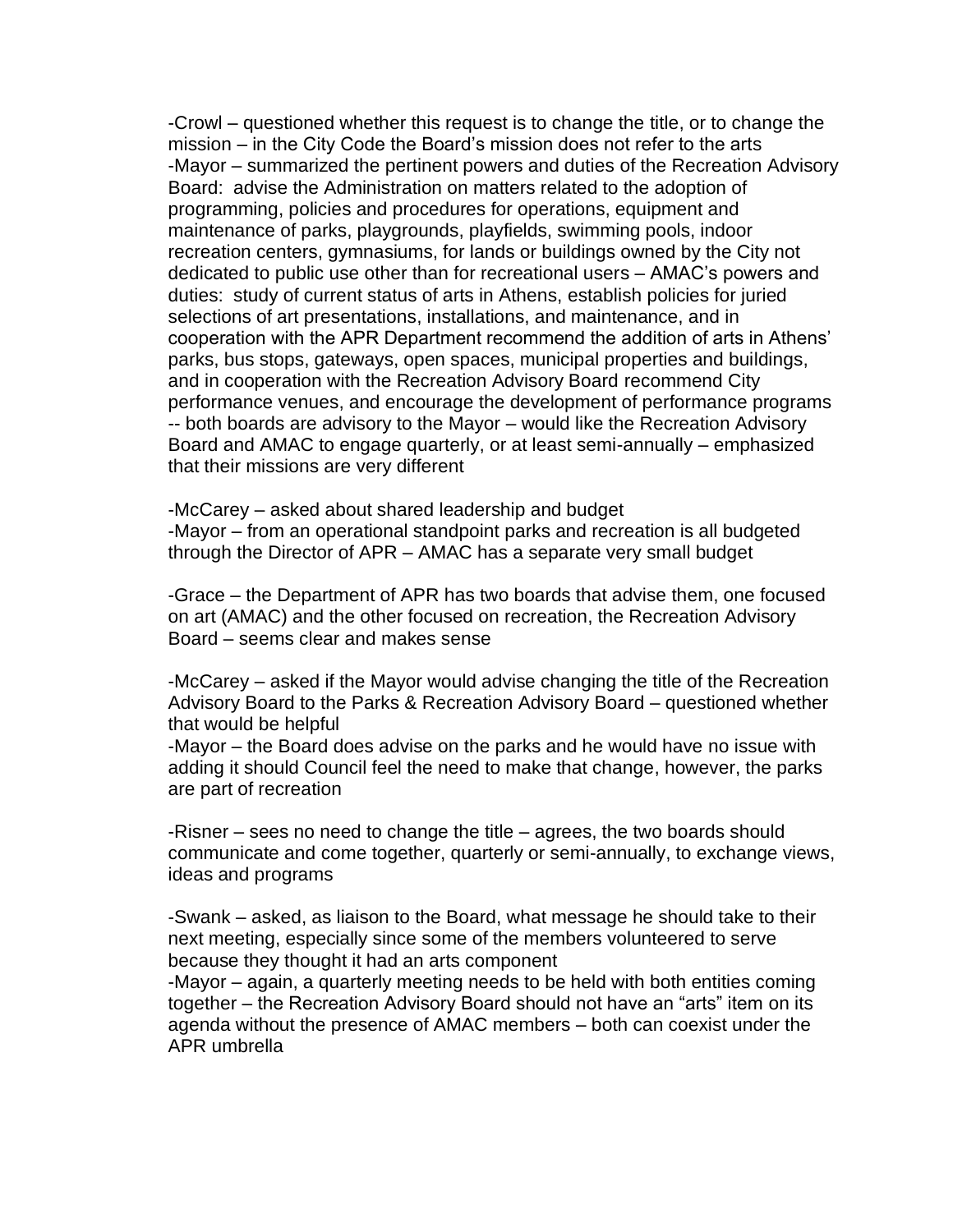-Rob Delach, Morris Avenue – has attended many meetings of the Recreation Advisory Board, and even attended a collaborative meeting of both boards, so it has happened – agrees, it would be advisable to continue that

-Beth Braun, Pleasantview Drive, Vice-Chair of AMAC – AMAC was created in 2002, prior to the time Arts was included in the Title of the APR Department – AMAC shares the Mayor's concern about changing the name of the Recreation Advisory Board – there are plenty of opportunities for better communication and AMAC welcomes that – believes adding "Arts" to the title creates confusion

-Chelsea Morahan, Watt Street – representing as Chair of AMAC – AMAC has a lot of concerns about the proposed name change – believe that if "arts" is added to a different advisory board, at the very least, AMAC should have been notified in order to provide communication and needed collaboration – clarified that while AMAC makes recommendations to the City on public art matters, it has been working with ARTS-West since 2005 when AMAC was a partner and founder of ARTS-West – most recently, with the help of new APR Director Jordan and ARTS Program Specialist Beveridge AMAC has recently started a concert series called "Third Thursdays Musical Park" – the first annual event kickoff was last Thursday at the pool parking lot, a testament to the dedication that the new Director as well as the Program Specialist and AMAC have in serving their community through the arts – the proposed title change could have lasting implications on  $\overline{AMAC}$  – AMAC is celebrating its 20<sup>th</sup> anniversary this year and their concern is that a newly named Arts, Parks & Recreation Advisory Board could change the charge of each entity, essentially erasing the accomplishments that AMAC has achieved through collaboration with the APR Department and the citizens of Athens for two decades – while on the surface it may seem like just a title change, but there are underlying issues that could result with this change – she is open to better communication and a quarterly combined meeting

-McCarey – summing up, the Mayor is fine with changing the title to Parks & Recreation if the Council deems it necessary to do so – holding combined meetings of the Recreation Advisory Board and AMAC would be helpful – there is a need for better communication and collaboration

### **ITEMS NEEDED ON AN UPCOMING CITY COUNCIL AGENDA:**

1. Salt Pit Roof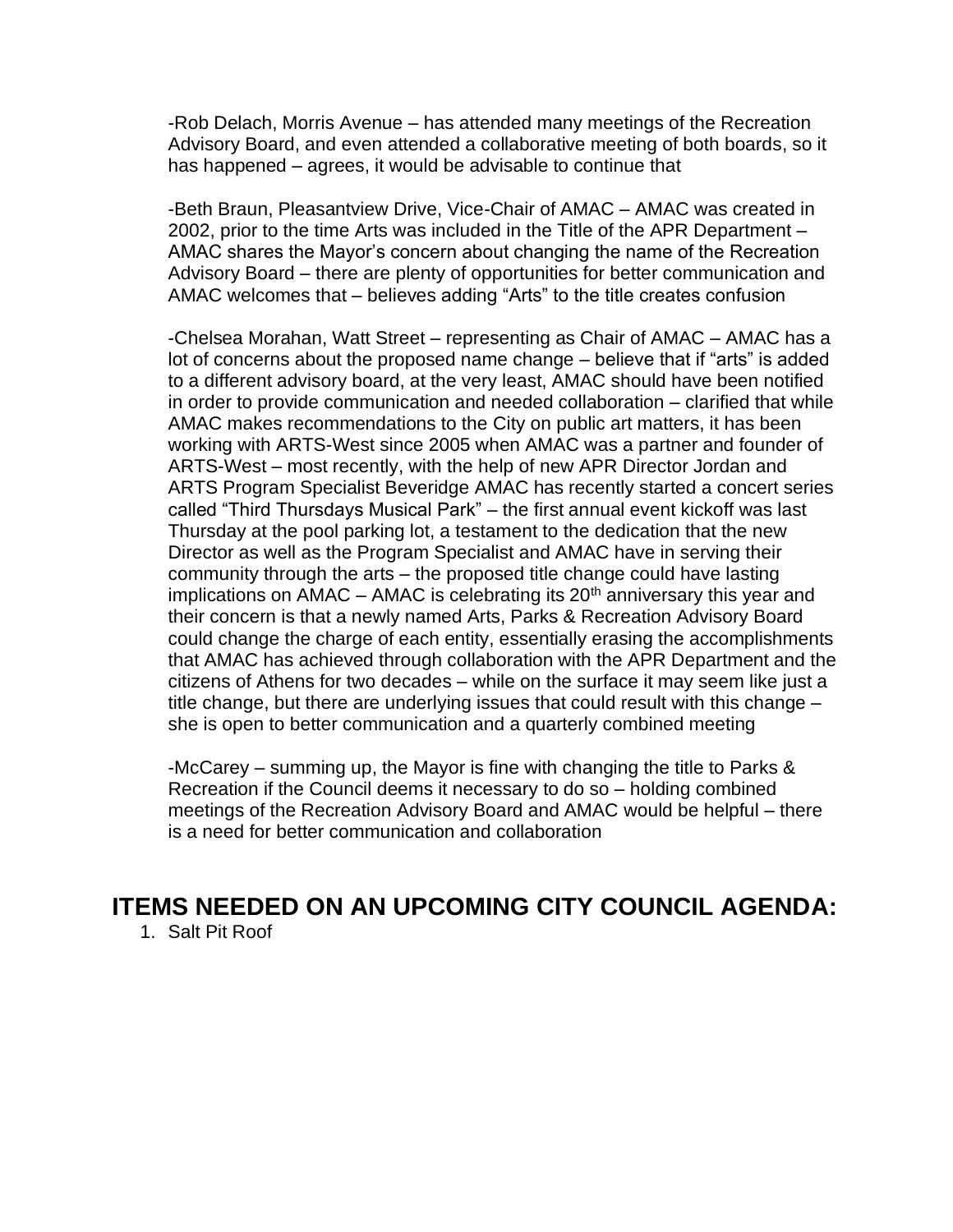# **MINUTES MAY 23, 2022 COMMITTEE OF THE WHOLE 7:00 P.M.**

Council Members in Attendance: Sam Crowl

Sarah Grace Micah McCarev Jeff Risner Solveig Spjeldnes Alan Swank Ben Ziff

Administrators and/or Other Elected Officials: President Knisely

Mayor Patterson Service-Safety Director Stone

### **Items Discussed**:

• Veterans' Administration Medical Center in Chillicothe, OH (support to remain open)

-President – this clinic sees approximately 20,000 vets a year – contributes to the Chillicothe local economy, employing 1400+ folks in the community – most important is the service provided to the veterans – to suddenly face having to drive to Dayton for these services would be stressful to the veterans and their families

-Swank – many veterans are dependent upon the services provided by the Veterans Administration – the thought of our vets having to drive an additional hour or two hours, in many cases not being able to drive that distance, to get the services they need is appalling – he very much supports a resolution to keep the VA Medical Center in Chillicothe open, as it is so vital to so many – would like to include a block signature for each Council Member to sign

-Grace – this clinic provides a high level of care that is essential and critical to many veterans throughout southeast Ohio – transportation to medical services in southeast Ohio is already an issue, and to increase that barrier would be reprehensible – she is strongly opposed to closing the facility and would support a resolution to keep the Chillicothe clinic open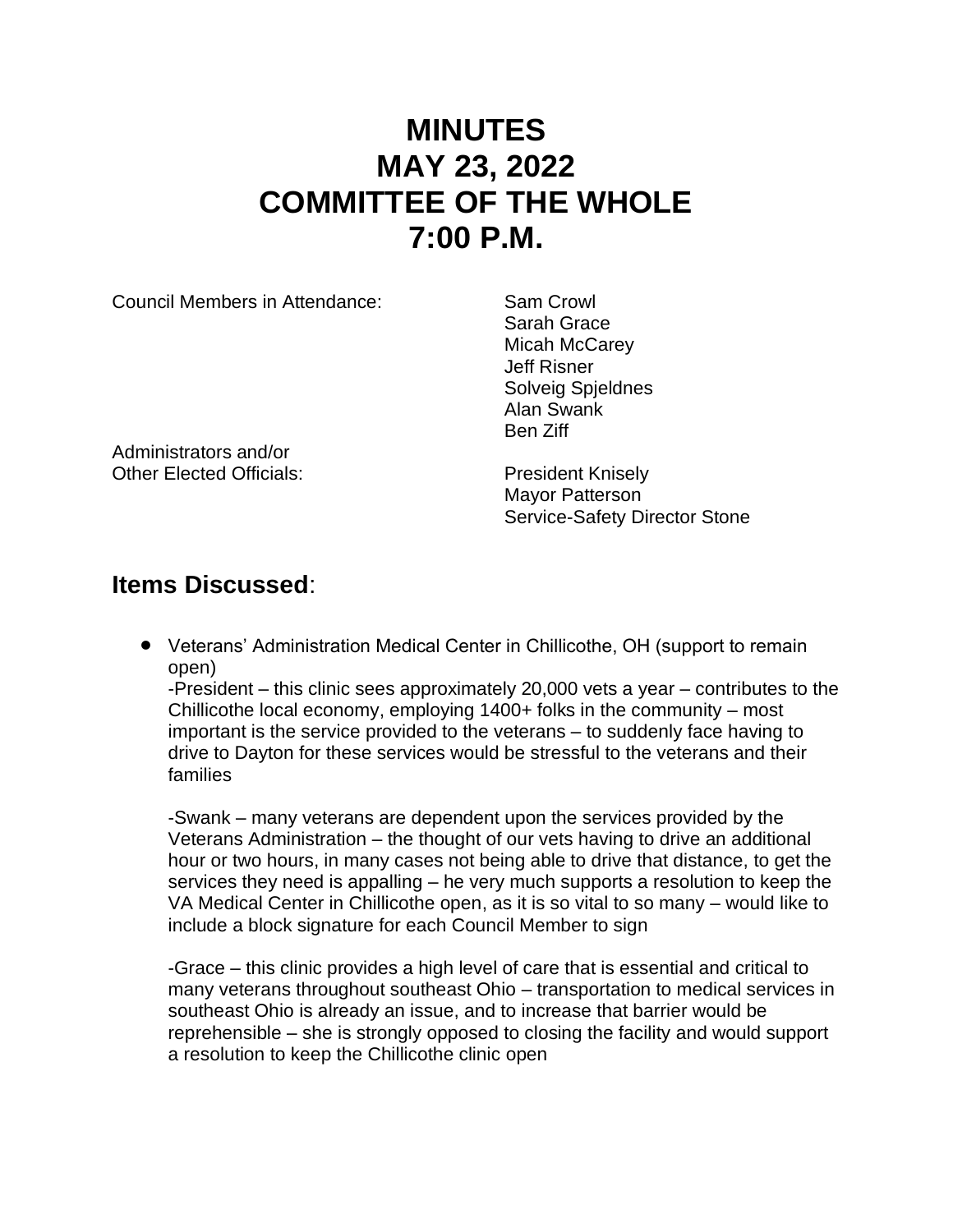-Mayor – attended two meetings in Chillicothe, one with Senator Brown and the most recent with the Secretary of the Veterans Administration, listening to veterans' voice the impact this closing will have on them – to have to travel, in some case 3  $\frac{1}{2}$  hours to get to a clinic, where currently it is only 1  $\frac{1}{2}$  is way too far for a lot of them

-Spjeldnes – shocked that this is happening – asked about the justification -Mayor – it is a realignment to strategically place the clinics – again, the impact of this added burden to commute, and the conditions of many veterans, makes them fearful of traveling to a big city, and they likely won't get the treatment they need

### **ITEMS NEEDED ON AN UPCOMING CITY COUNCIL AGENDA:**

1. VA Medical Center (resolution)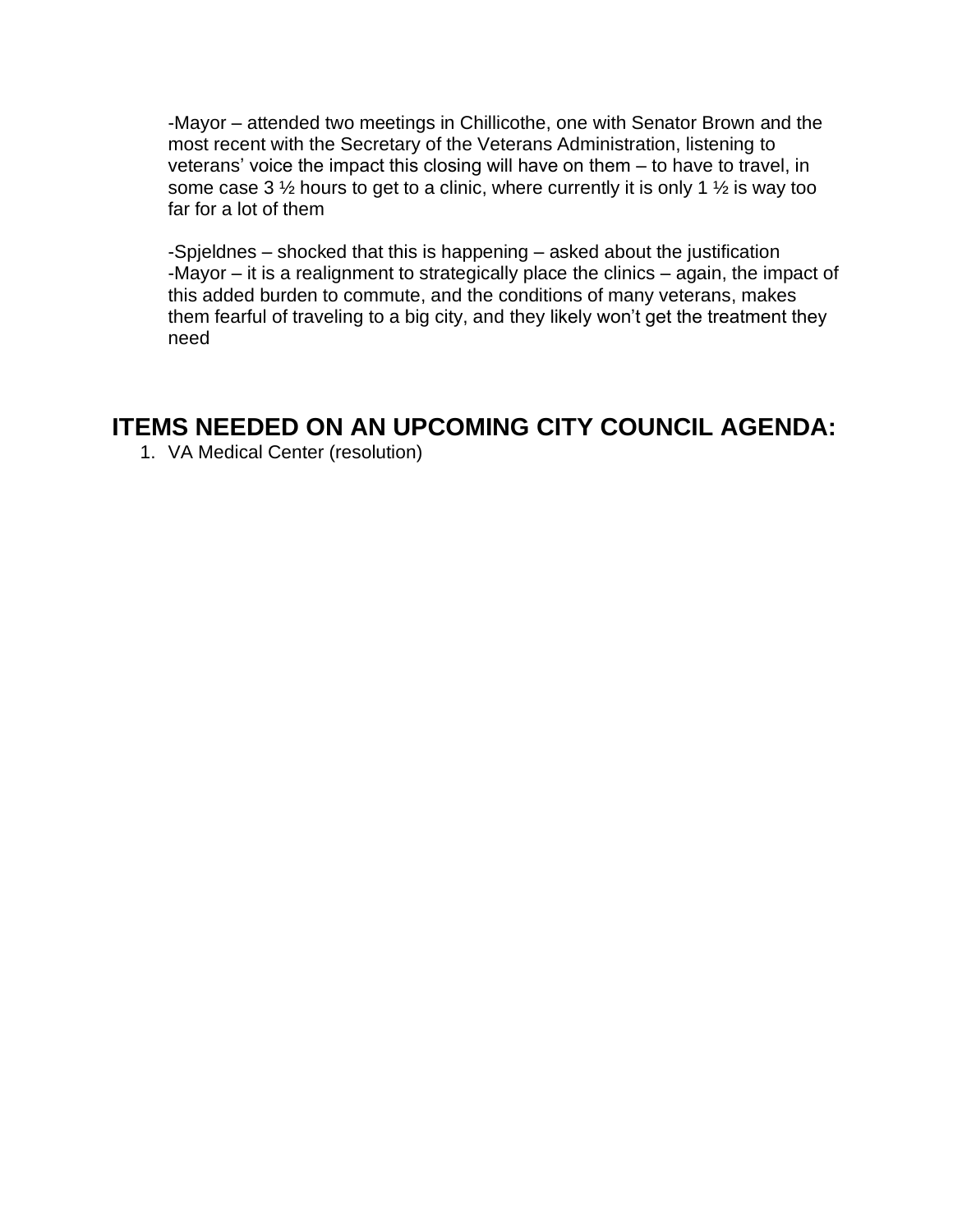## **MINUTES: MAY 23, 2022 FINANCE & PERSONNEL COMMITTEE**

Members in Attendance: Sam Crowl, Chair

Jeff Risner, Member Solveig Spjeldnes, Member Ben Ziff, Member

Administrators and/or Other Elected Officials: President Knisely

Mayor Patterson Service-Safety Director Stone

### **ITEMS DISCUSSED:**

- Accepting Amounts & Rates as Determined by the Budget Commission, and Authorizing the Necessary Tax Levies (resolution) -Crowl – this is an annual (3-reading) resolution for the City to receive inside millage for property taxes in Athens Township (2.6 mills) and Canaan Township (2.4 mills) – needs to be returned to the County Auditor by October  $1<sup>st</sup>$  – will go into effect 1/1/23
- Capital Recovery Services Agreement & Specialty Docket Grants (Municipal Court)

-Crowl – the Court would like to use this Columbus-based service as an option to collect on outstanding fines and fees incurred by defendants – the Court is currently in a similar agreement with the Attorney General's (AG) Office for the same, although this would allow lower level outstanding debt to be collected  $-$  a 30% collection fee could be added to offset the cost of the Capital Recovery **Services** 

-Tonya Dye, Clerk of Court – this is another alternative to collect outstanding debt – Capital Recovery Services has been successfully used by other Ohio courts

-Crowl – asked if this ties into Judge Grace's other plans for fines and fees -Dye – it does – the Judge continues to look at the Court's fines and fees structure – again, utilizing this company along with the AG's Office will be a big benefit

-Crowl – understands the Court will actually submit the cases that will go to collection

-Dye – that is correct, she reviews those

-Spjeldnes – asked about a sense of recovered dollars

-Dye – the majority of the success through the Attorney General's Office comes around tax time because they can reclaim tax refunds – Capital Recovery will process collections year-round – doesn't know the success rate off-hand, but can provide it as far as collections around the State

-Spjeldnes – asked if 30% is standard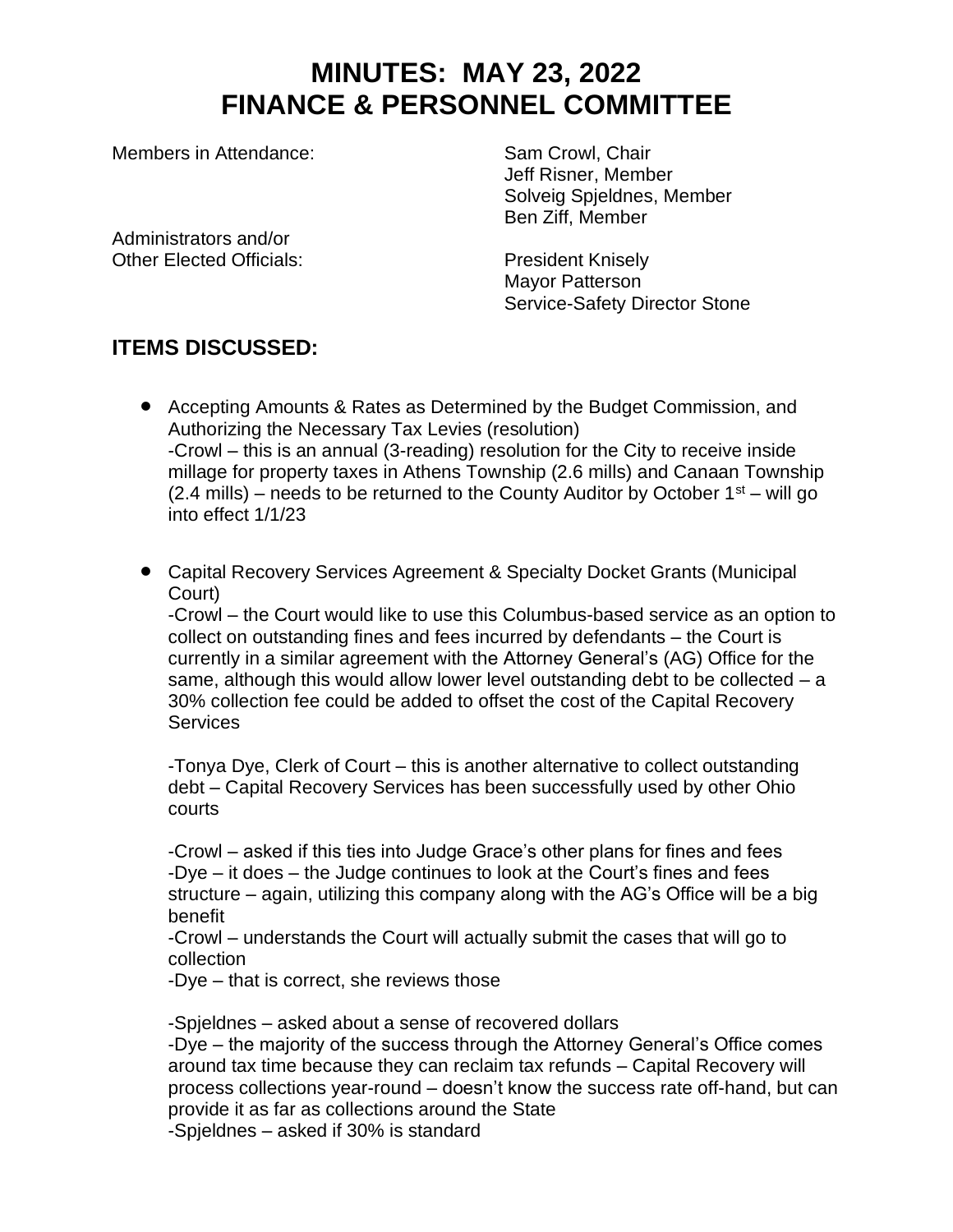-Dye – yes, it is a standard rate among collection agencies – the AG's Office does have a lower rate – the Court can also use vehicle registration blocks as a means of collection

Crowl – explained that the 30% is added for the collection agency, the City still receives 100% of monies collected

Dye – confirmed that the AG's Office adds their fee, and the Court gets the full requested amount

-Swank – asked about the amount of the Court's debt -Dye – it is a sizable amount – approximately \$800,000 has been sent to the AG's Office

-Dye – Specialty Dockets – need to be able to allocate funds as they come in for both the SAMI Grant - \$25,000, and the DUI Grant - \$35,000 while Council is on July recess

#### **ITEMS NEEDED ON AN UPCOMING CITY COUNCIL AGENDA:**

- 1. Amounts & Rates (resolution)
- 2. Capital Recovery Services (agreement)
- 3. Specialty Docket Allocations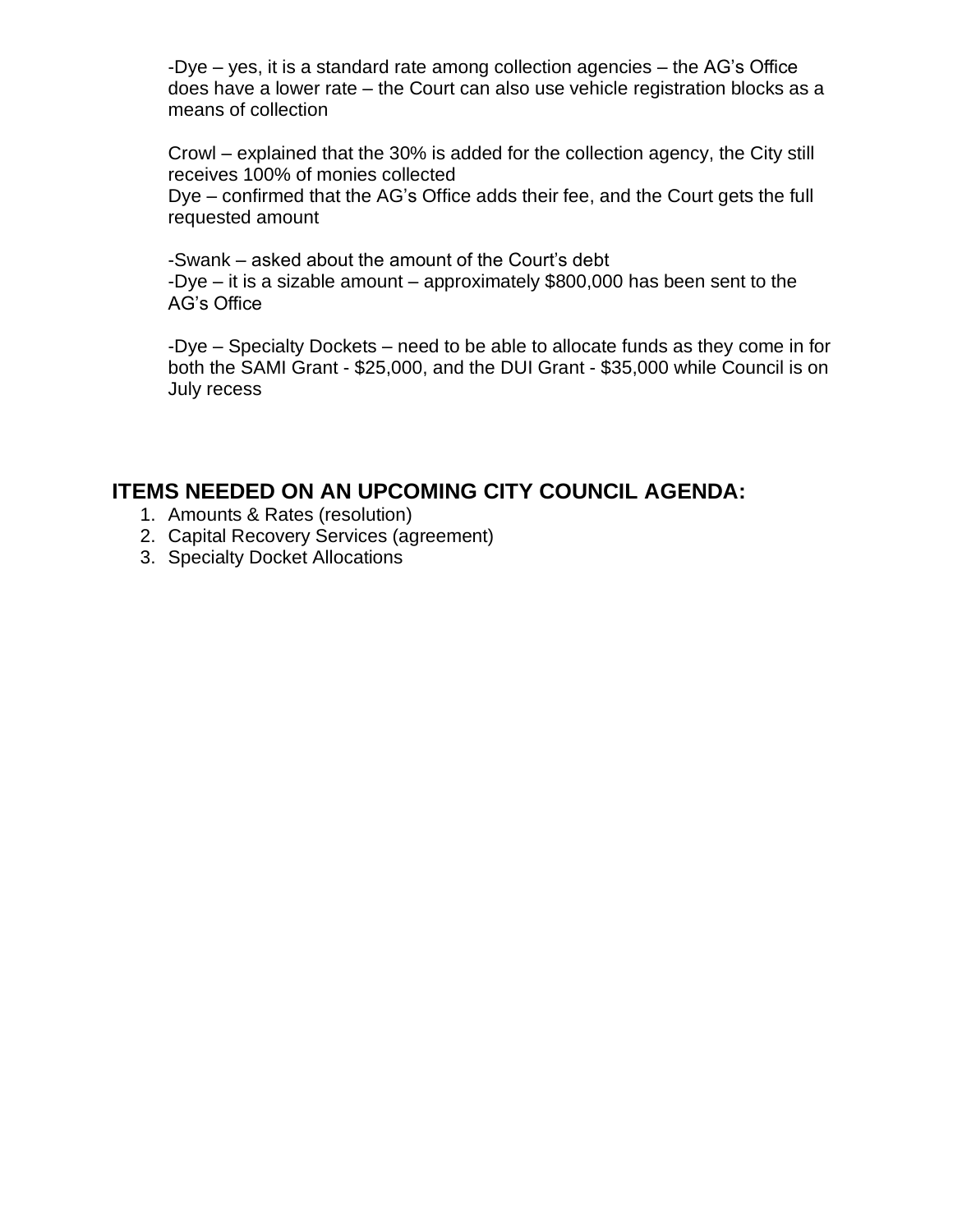## **MINUTES PLANNING & DEVELOPMENT COMMITTEE MAY 23, 2022**

| Members in Attendance:                                           | Sarah Grace, Chair<br>Sam Crowl, Member<br>Micah McCarey, Member<br>Solveig Spjeldnes, Member |
|------------------------------------------------------------------|-----------------------------------------------------------------------------------------------|
| Administrators and/or Other Elected Officials: President Knisely | <b>Mayor Patterson</b><br><b>Service-Safety Director Stone</b>                                |

#### **Items Discussed**:

• Special Use of City Right-of-Way Permits (public alley between Shannon & May) -President – a formal request has been received from Megan and Lenny Meyer for reconsideration of ordinances 36-22 and 37-22, granting special use right-ofway permits

-Grace – asked for input from the community

-Megan McElliot Meyer, 89 S. May Avenue – presented an informational packet (see attached)

-Leonard Meyer, 89 S. May Avenue – see letter (attached)

-Kelly Madewell, owner of 85 S. May Avenue since 2003 – the alley behind her home has been a calm and quiet space shared by neighbors, with very little traffic – surprised to learn of the proposed permit that would significantly change the use of the alley – the City Code states that the criteria for a special use of the right-of-way permit is that it will contribute to the public, health, safety, or welfare in the City – it would be difficult to argue that this change would meet this criteria, as it will clearly have an impact on the safety in this area – she is opposed to granting access to the alleyway to a new structure at 72 S. Shannon

-Art Oestrike, 91 South May – would prefer the alley not be used as an access road – a neighborhood meeting was scheduled with a City official present, and walking away from that meeting he understood this access would not be allowed, that it would need a curb cut – is confused that a permit was granted for use as an access road – would appreciate Council's reconsideration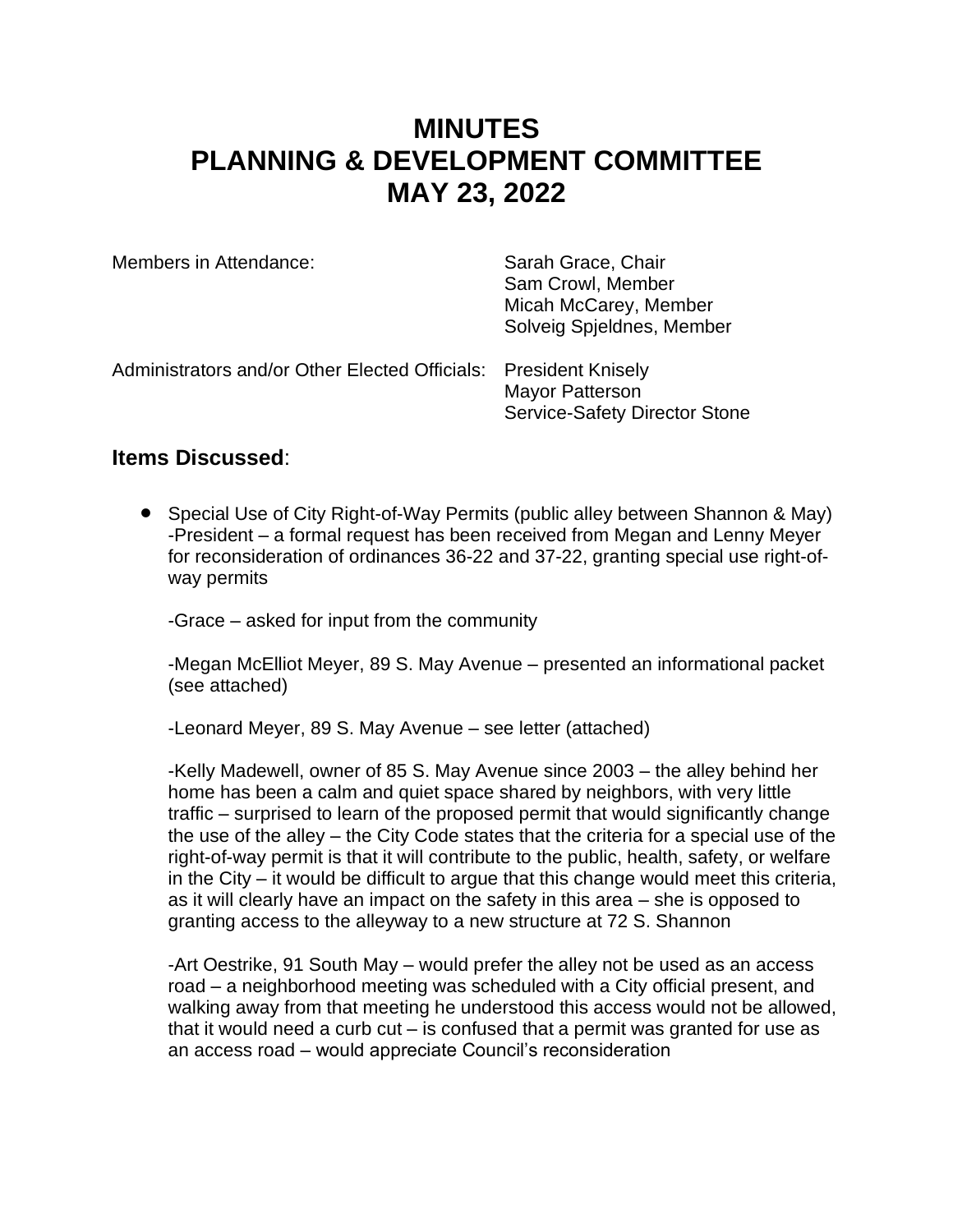-resident and property manager, 73 May Avenue – in addition to safety concerns – questioned who will maintain the alleyway – it is currently a dirt path with grass and gravel – alley will not support additional vehicular traffic

-Grace – appreciates and understands the comments and concerns – the City should be contacted about any maintenance concerns – purpose of City alleys is to provide access to all properties that abut the City right-of-way – understands from the opinion provided to City Council by Code Director Riggs was that two property owners applied for permits to use the right-of-way, and Council must consider the rights of both owners – if increased access is the primary purpose, then to allow what is already in existence closer to one end of the alley and to prohibit access further down the alley does not seem like a fair application of use of the public right-of-way

-McCarey – understands the conflict and safety concerns – asked what action would be required to reverse this, and when it would happen -Grace – a Council Member could choose to introduced legislation at the next Council meeting to revoke one or both of the special use permits that were granted in April

-Crowl – questioned whether a vehicle could be towed from a "paper" alley -S-S Director – yes, however, they would be complaint driven -Crowl – a curb cut was mentioned – asked about any safety concerns -S-S Director – City Code requires an "opening" permit for a curb cut – an application is submitted to the Code Enforcement Office for review, and must be approved by the Service-Safety Director

-Swank – due to a lack of information, believes City Council erred in approving these special right-of-way use permits, an honest mistake in communication – referring to bullet point (6) of Code Director Riggs's memo of May 9th (see attached), Swank suggested the City vacate a portion of the alley – allowing vehicular traffic on a regular basis is probably not in the best interest of anybody – owner of 70 S. Shannon could make application for a curb cut for access to a proposed new structure

-Grace – before consideration of vacating a portion of the alley she would like opinions from S-S Director and Code Director as to whether this same plan could be accomplished through adjusted right-of-way use permits -S-S Director – will review both reissuance of the permits in a different manner, and vacation of the alley

-Curt Montle, owner of 70 S. Shannon – owns adjacent Shannon Street property that abuts the alley – would like a fair and equitable decision for all property owners that adjoin this alleyway – fully supports rescinding the two granted special use permits and vacating the alley from his property line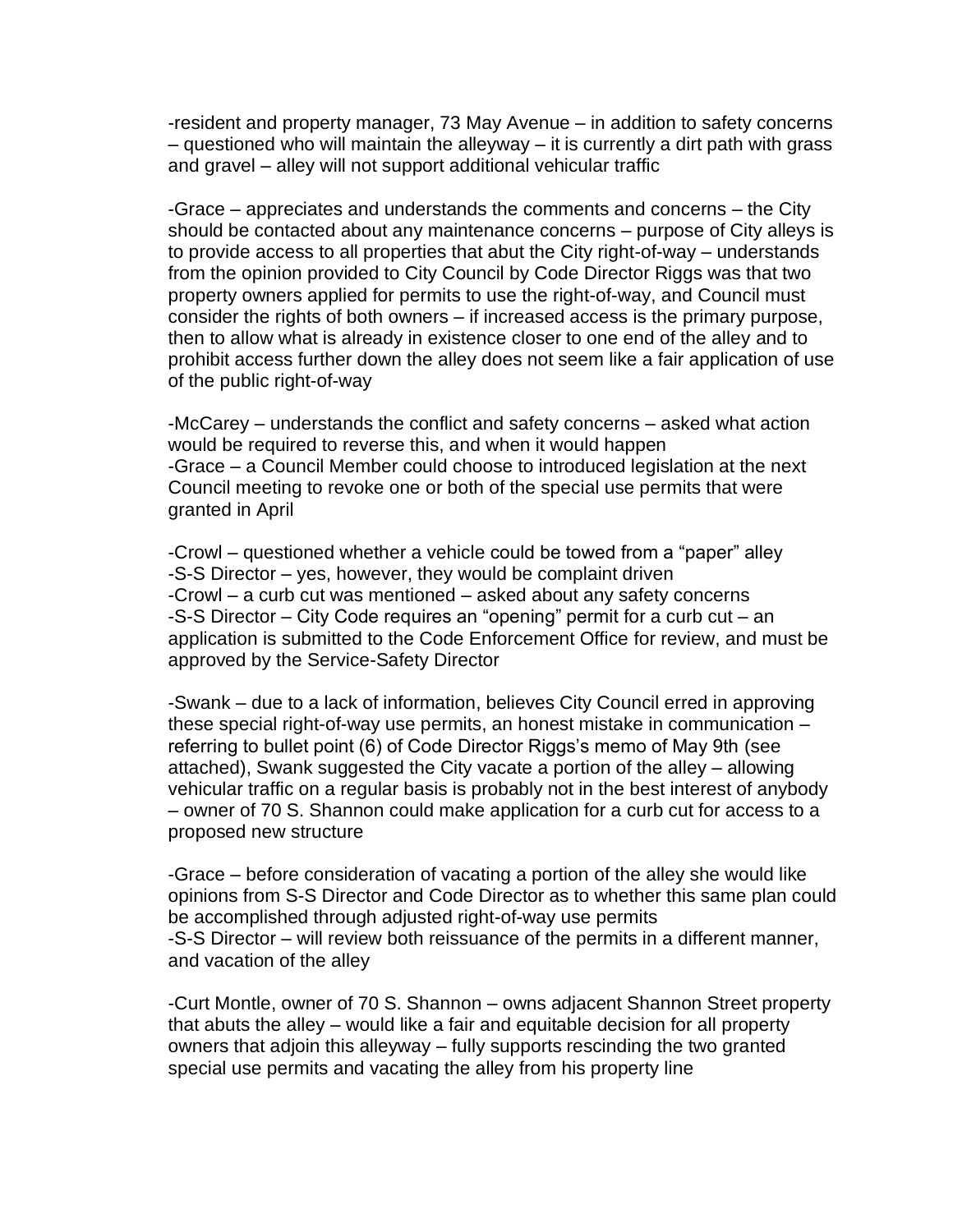-Attorney Beth Ferrier, 490 Richland Avenue – her review of the documentation found a number of disturbing items – a good portion of the alley at the other end was vacated by an ordinance in 1982 – City should tread very carefully – she will provide the Law Director with additional information

#### • Leases (City & Ohio University)

-Grace – Administration has proposed project locations for collaborative leases – for the City: obtain land from Ohio University for a new fire station headquarters on Stimson Avenue, and soccer fields located at the University's driving range on West State Street – for the University: Dairy Lane property for proposed development at The Ridges

-S-S Director – provided information on mutually beneficial leasing of lands between the City and Ohio University (see attached) – these are not leases for monetary value, but for the public good

STIMSON lease is for an initial 40-year term with an option for the City to extend by an additional 10-years and 3 additional 10-year extension options by mutual agreement, noting that 40 years is the extent that Ohio University is permitted by State Law to lease a parcel, and the additional option for 10 years equals 50 years that is the design life of the new fire station building – the land that was identified just north of this area for a solar array (between the river and the Library) has been removed from the upcoming solar array power purchase agreement due to subsequent concerns

DAIRY LANE lease will be for the same terms as Stimson – until such time as the University would decide to utilize the space, the City will continue to maintain and operate Dairy Lane Park as is – the playground, shelter, bathroom, and parking lot will remain under the control of the City – should the University ever have a need to utilize this area, City Council would need to approve modifications at that time – Ohio University has conveyed that they currently have no development plans for the Southside Park, however, The Ridges Advisory Committee has been working with Buckeye Hills on redevelopment

WEST STATE STREET lease will be for a shorter term, possibly 20 years, for soccer fields in an area to the east of the driving range – there is a current administrative right of entry agreement in place to allow short-term use in the spring

-Crowl – there are a few details that are not ideal for the soccer fields on West State Street – need to look at the size of the space for the fields – there are places that you cannot put soccer fields because of infrastructure (including a raised manhole cover) – two fields are needed for the adult soccer community – concerned that there is only space for one field – ideally, need to have exact measurements of the available space and not just ballpark it, so that it really does work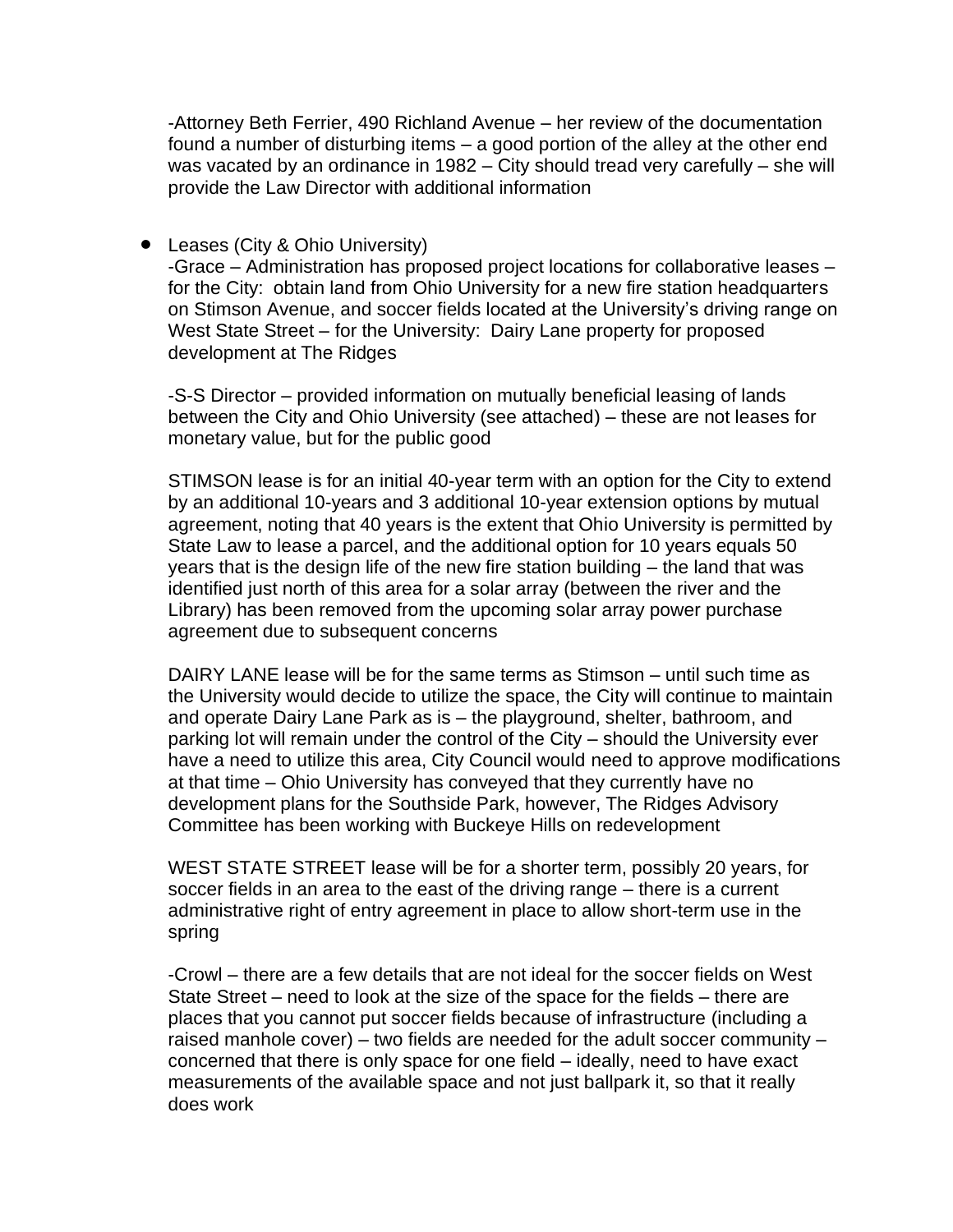-S-S Director – agrees, there needs to be a level of clarity – has directed the APR Director to hire a design firm to do a metes and bounds survey and to include a topography survey, laying out the soccer fields, the netting, and identifying any obstructions that will need to be mediated, along with a grading plan

-Spjeldnes – asked why leases as opposed to acquisition, questioning risk – again, expressed concern that the fire station headquarters is in the floodplain – need to be very careful that geotechnical analyses and engineering has been done to fully determine the City will not have another collapsing structure -S-S Director – it is common for Ohio University to lease land on a long-term basis as opposed to disposing of it – Ohio laws for disposal of State property sets a high bar vs laws associated with leasing – the lease is appropriate for the lifetime of the building – there is a design review, in addition to geotechnical borings (to look at bearing capacity of the soil) to be sure it can support the slab necessary for the foundation as well as the live load inside the building, and the fill necessary to get not only above the 100-year floodplain, but the 500-year floodplain which is necessary for an emergency services building

-Crowl – has heard concerns about water displacement that may go into homes on the near eastside

-S-S Director – the City Code has flood damage prevention regulations that allows for development in the floodplain – a significant portion of Athens is in the floodplain – the first finished floor must be one foot above the 100-year floodplain – he does not believe that building this fire station will cause flooding anywhere else in the City of Athens than is currently experienced

-Swank – asked if the City will be responsible for maintaining all of the acreage as part of the lease agreement on Stimson

-S-S Director – under the terms negotiated the City will maintain the entire area -Swank – with the Stimson and West State leases the City will be adding more recreational maintenance and asked whether the maintenance of the East State soccer fields will be minimized

-S-S Director – do not want the East State soccer fields to go back to nature, but when they are lesser programmed they will likely be mowed less frequently and that will offset the new fields on West State – idea is to have the firefighters mow the Stimson land since it is adjacent to the headquarters, not unlike what they currently do at the existing fire stations

-Swank – it will be important to maintain the height of the grass on the soccer fields

### **ITEMS NEEDED ON AN UPCOMING CITY COUNCIL AGENDA:**

1. Lease Agreements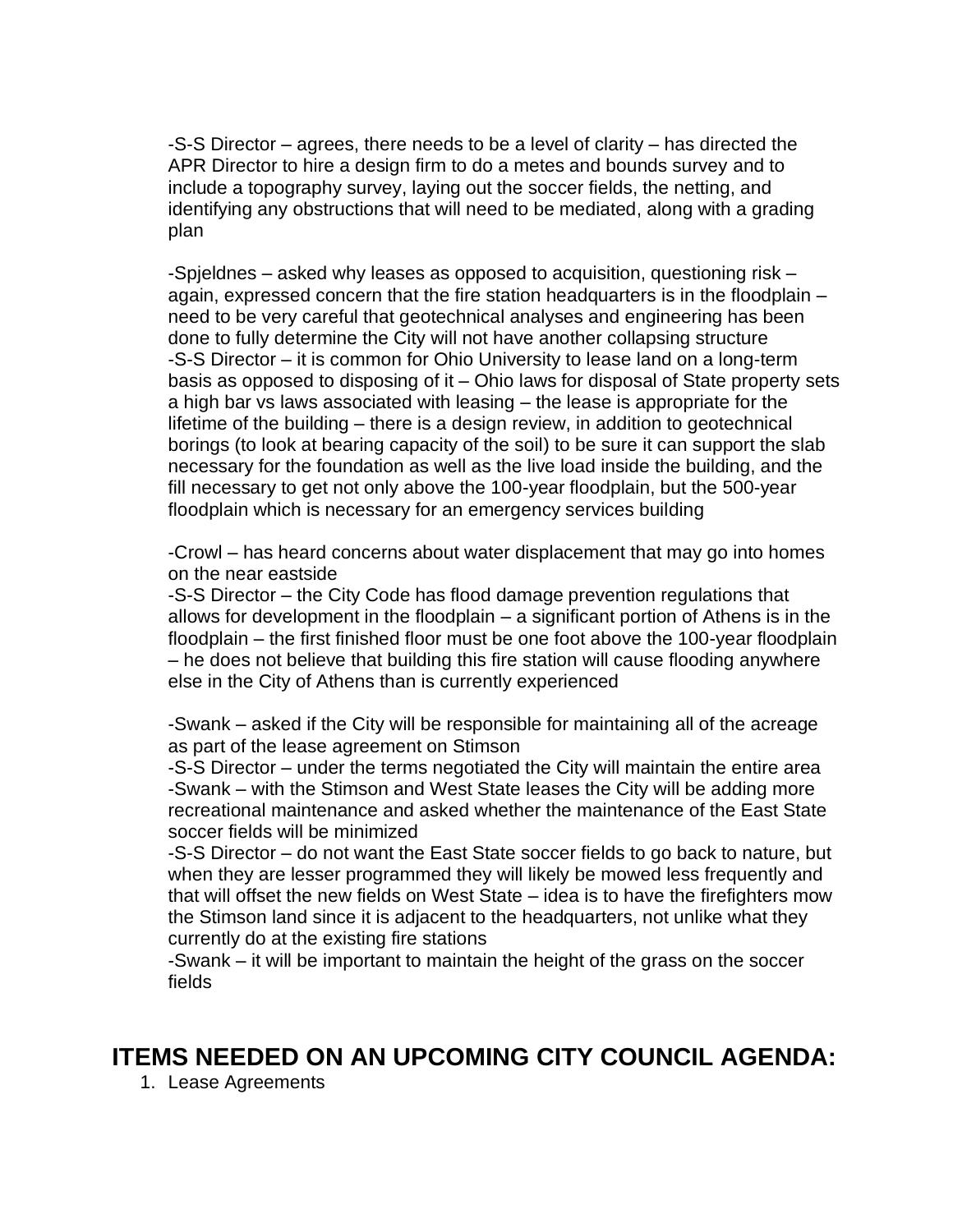## **MINUTES TRANSPORTATION COMMITTEE MAY 23, 2022**

| Members in Attendance:          | Jeff Risner, Chair<br>Sarah Grace, Member<br>Alan Swank, Member |
|---------------------------------|-----------------------------------------------------------------|
|                                 | Ben Ziff, Member                                                |
| Administrators and/or           |                                                                 |
| <b>Other Elected Officials:</b> | <b>President Knisely</b>                                        |
|                                 | <b>Mayor Patterson</b>                                          |
|                                 | <b>Law Director Eliason</b>                                     |
|                                 | <b>Service-Safety Director Stone</b>                            |

Police Chief Pyle

• Parking & Towing Regulations (amend City Code) -Law Director – issued a 2009 legal opinion regarding towing charges – explained there are two types of tows, ORC 4513.60, a tow ordered by law enforcement from a private residential or private agricultural property; and ORC 4513.601, private tow away zones (parking lots) – ORC 4921.25, tow companies are regulated by the PUCO, setting the charges for towing from private tow away zones – however, the City could set a charge for tows ordered by APD – currently, the City Code, Chapter 7.06, Tow Regulations, sets the charge for towing and private tow away zones at \$50.00 – the ORC and Administrative Code states that the charge must not exceed \$129 – City has not regulated towing for about 25 years – City has no provision in the Code that would state what would happen if a tow company charged more than the \$50.00, so the City has no way of enforcing tow truck charges – it is a civil matter between the person towed and the towing company through a small claims action – understands that the Center for Legal Services did file a couple of cases in Municipal Court, but those were never decided on the specific issue of charges

-Police Chief Pyle – Ohio Legislature passed a law putting towing regulations and charges under the PUCO in the mid-2000's – that law essentially stripped municipalities of regulations and setting charges – this act nullified the City's Code, but it was never repealed – around 2015 there was a court case deciding that municipalities could regulate towing if they chose to do so – by that time the City had 8-10 years of allowing tow truck operators, for both private tows and public tows ordered by law enforcement, to follow the PUCO guidelines as far as charges – recommends that the City Code be amended to reference those charges already set for private tow away zones as established by the PUCO regulations – there appears no valid reason to continue City towing regulations when those are already in place per the PUCO as established by the State of Ohio – it's a clean way of handling the business – nothing changes, the tow companies are already charging the rates set by the PUCO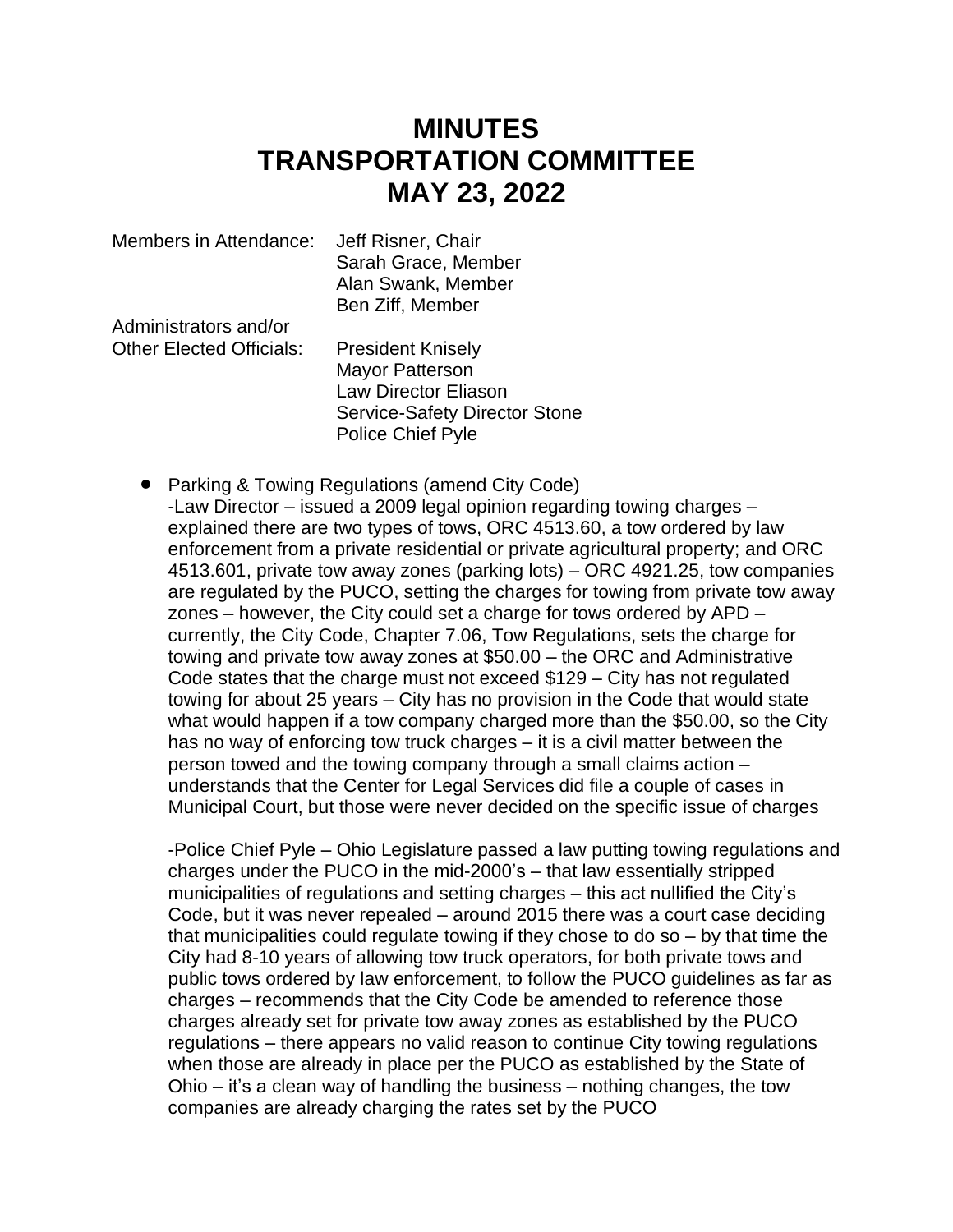-Swank – regulating is for the public good – ORC 4513.601(B2), Private tow away zones, states, "If a municipal corporation requires tow trucks and tow truck operators to be licensed, no owner of a private property located within the municipal corporation shall cause the removal and storage of any vehicle pursuant to division (B) of this section by an unlicensed tow truck or unlicensed tow truck operator." – he cannot imagine having unlicensed tow trucks hooking up and hauling away high priced vehicles – the additional revenue and local control seems a logical choice

-Pyle – you're describing something that hasn't taken place for 18+ years -Swank – spoke with the Director of Towing, Mr. Long, at the PUCO and was told that they get a number of complaints about Athens City tow truck operators – would have a better opportunity for control if regulated at the local level – he would like to license, if possible, and regulate locally -- revoke licenses that are abused

-Pyle – APD is unaware of any complaints received by the PUCO, and would be interested to know what the PUCO does with those complaints since they are regulating towing – added, this is akin to municipalities not being able to regulate Lyft and Uber – questioned why towing is any different

-Swank – would be happy to follow up with Mr. Long on PUCO's process upon receiving a complaint

-Law Director – questioned, when talking with Mr. Long, if Swank asked his opinion on the City charging rates that were less than PUCO rates -Swank – yes, he made it very clear that the City cannot regulate private towaway zones

-Law Director – clarified that Mr. Long agreed that private tow-away zones were charges set by the PUCO

-Swank – yes

-Ziff – agrees, with Swank, would like to regulate for the good of the people

-Spjeldnes – irrespective of the charges, regulating is important to protect the citizenry

-McCarey – asked what would have to change in order for the City to have the capacity to regulate this, locally

-Pyle – the Service-Safety Director would need to assign regulatory duties to a department

-Damon Krane, Hudson Avenue – for the past several years APD and City Administrators have requested City Council repeal the City Code towing regulations – the Administration's justification is that the Council has no legal authority, and Law Director stating that enforcement can only be handled through civil law suits – referred to the City of Cleveland v. State (2014), 138 Ohio St. 3d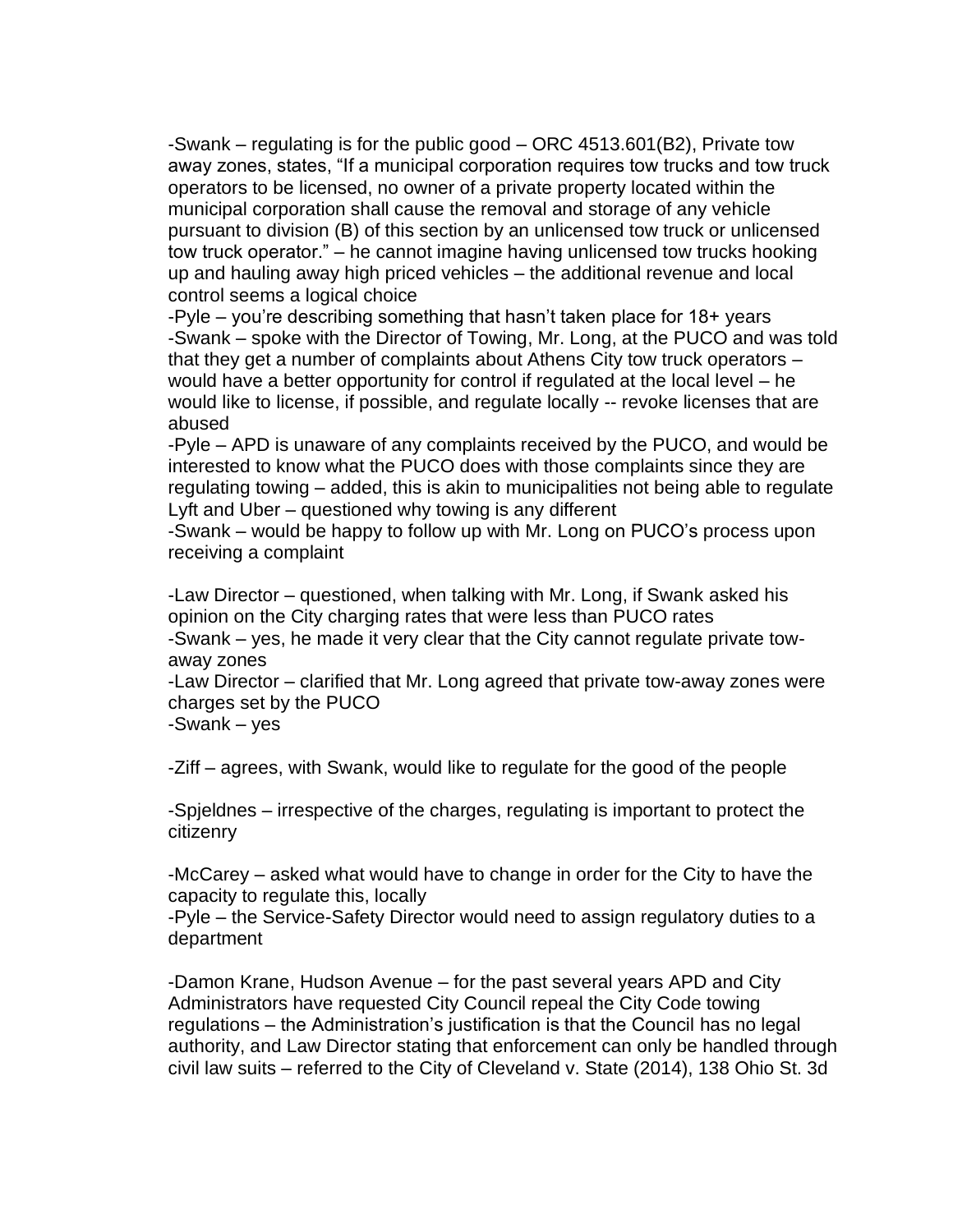232, the Ohio Supreme Court severed a part of ORC 4921.25 which set out regulations for towing entities – urged the Council not to repeal these regulations

• Municipal Bridge Projects (application)

-Risner – this ODOT program provides federal funds for bridge replacement or bridge rehabilitation projects open to vehicular traffic – the funding limit per project is up to \$2 million – if awarded, ODOT's contribution would be 95% of construction costs for a project constructed during State Fiscal Years 2024-2025 – the application period opens July 1st and is due August  $15<sup>th</sup>$  – the annual bridge evaluations are being completed this week, and two bridges are expected to be eligible for funding (Stimson and Dairy Lane) – once the inspection reports are received, they will be reviewed with ODOT, and the most promising application will be submitted

-S-S Director – this program has been used in the past for the Richland Bridge, Carriage Hill Drive Bridge, and the Union Street Bridge – a general appraisal of the City's bridges will be completed and the qualifying bridges eligible for the Municipal Bridge Fund – Stimson Bridge will likely be the project that will be applied for

-Rob Delach, Morris Avenue – asked if this would be a rebuild or rehabilitation -S-S Director – anticipates re-decking -Delach – asked if there is a possibility that the bridge can be made safer for pedestrians to cross -S-S Director – yes, that would be a goal

- Ohio Public Works Commission (Issue I funding application) -S-S Director – successful in past years, Stimson Avenue Project being the most recent – grant awards are up to \$400,000 – recent award from OPWC were used for the Stimson Avenue and East State Street projects – City has not selected a project yet – this application is due August  $31^{st}$
- West Washington Sidewalk & Safety Improvements (Project #335) -Risner – this project includes spot sidewalk repairs on West Washington Street between Shafer and Lancaster – also includes, vegetation management (remove vegetation impeding the sidewalk and the visibility of street lights, and lighting improvements are also being reviewed

-S-S Director – focus will be on the north side – there is some slippage on private property that will need to be managed – will provide better ADA accessibility appropriation and authorized expenditure are already in place, just need to authorize to advertise, accept bids, and enter into contract